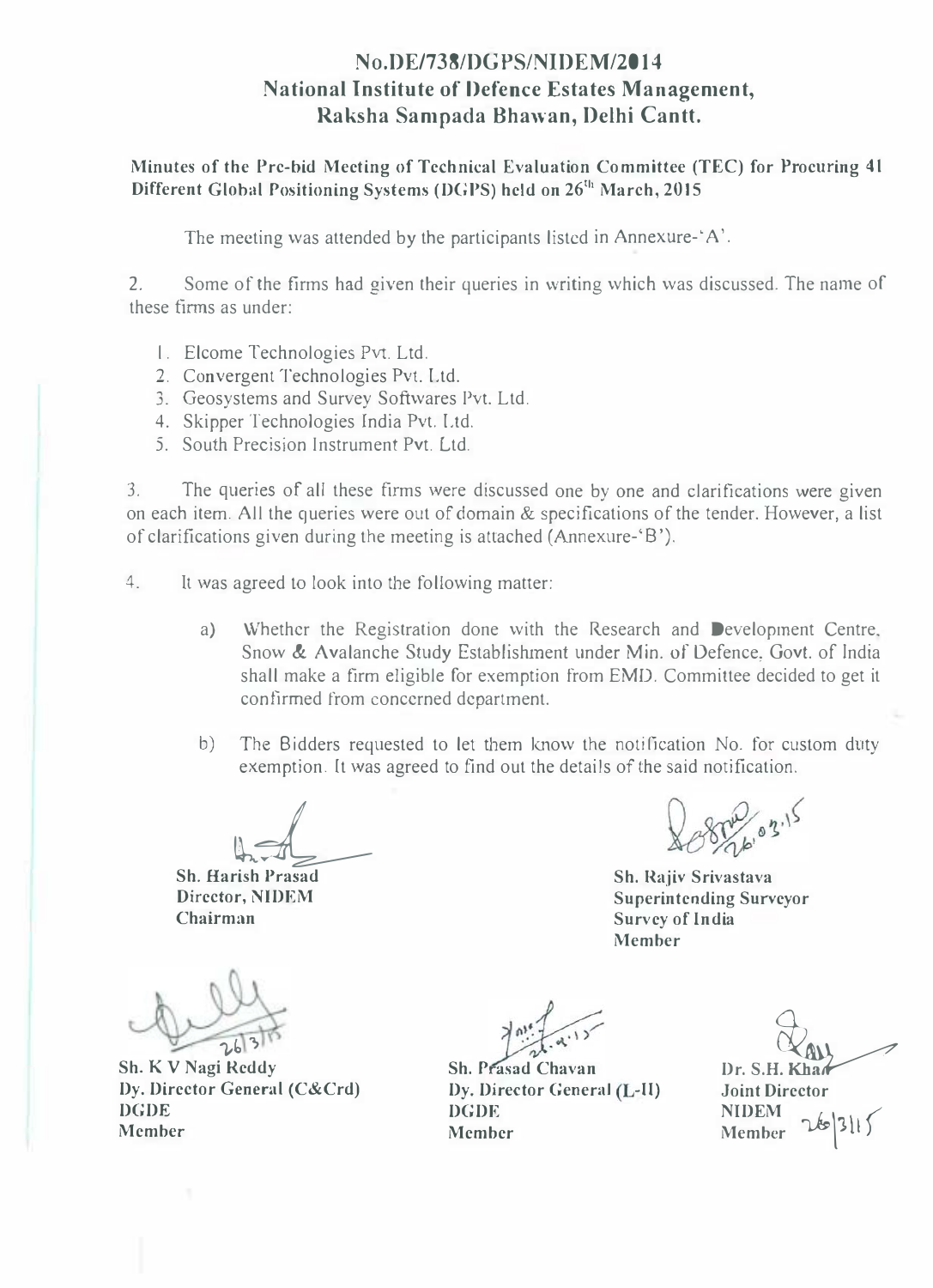## $Ann. A'$

### No. DE/738/DGPS/NIDEM/2014 National Institute of Defence Estates Management

### INIVITATlON FOR GLOBAL E-BIDS FOR SUPPLY OF DUAL FREQUENCY GLOBAL NAVIGATIONAL SATELLITE SYSTEM (GNSS) (DIFFERENTIAL GLOBAL POSITIONING SYSTEM)

### PREBID MEETING HELD ON 26.3.2015 AT 11.00 HRS IN THE OFFICE OF DIRECTOR, NIDEM

### (ATTANDANCE SHEET FOR PREPRESENTATIVES OF FIRNIS)

| SI.<br>No.              | Name of Firm                             | Name & Designation of<br>the Person Representing | Mobile<br>Signature<br>Number &                       |
|-------------------------|------------------------------------------|--------------------------------------------------|-------------------------------------------------------|
|                         |                                          | the Firm                                         | email ID                                              |
| $\mathbf{\overline{1}}$ | AARJAY INTERNAL<br>TISNAL PUT L70        | COL ASHOR BHANDI<br>M                            | 9910990047<br>ashak-bhano                             |
| 2.                      | SANDEEP AGAINM<br>SLEPPER TELH           | SAMDEEP AGARAMI<br>GM                            | 9971611225<br>JM<br>topioneswippod un                 |
| $\mathcal{Z}$           | Rahut Ray<br>Lawrence & Mayo             | Rahul Rai<br>Gnn99                               | 9911084060<br>Idecallemmence & Mayo.co.in             |
| Y.                      | MOIN RAZA KHAN                           | EXECUTIVE SALES                                  | 9650268432<br>Mraza@ Lawilemercund mayor Coin         |
| $\overline{\lambda}_j$  | PAN INDIA CONTLANTS<br>$\pi$ . Stranje G | K. SINGH. SIMMONS                                | 9717682525 9KSinghebound                              |
| 6                       | Converged Technologies                   | KAJENDRA<br>PATIL<br>Vice President.             | 9810124376<br>Broke<br>vajentia paril e convergentech |
|                         | $NANIH$ $ICHVO-$<br>IFGJIFSLTD.          | V. Satish Dhavar<br>$DOM*$                       | 9000661723<br>apen<br>Satish-Verd Laminle             |
| g.                      | SOUTH PRECISION INST<br>PUS LSB          | POTIT SAMARAYAT<br>P. G.11                       | 9891197687<br>mychony<br>India @Seuth survey. Com     |
| 9                       | MARICRISHMA<br>CESUS Systems             | GM<br>CE Sup dyrtu<br>$($ P)                     | 858809829<br>hasi. ke, max my, vd's. Com              |
| 10.1                    | GEOSYSTEMS <sup>C</sup><br>SOFTWARDS.    | ARIUN MEHROTRA<br>Sin                            | 8506089501<br>geosystemsindia Ogmail.com              |
| П                       | ELLOME TELM.<br>$PvT - LTD$ .            | RAMAN KHANNA<br>60r                              | 9810641294                                            |
| 12                      | Nihsh hander                             | NIA sh chander<br>$A$ $M1$                       | Laman, Khamac Elemeted<br>nihshchanderd armidian.     |
| 15.                     | TRIMBLE                                  | Ashway Raval<br>Key Ate Manapa                   | ashwani-rawat@trimble com<br>9910048882               |
| 14                      | Janak Posting                            | Tavel Iql20<br>$C_1 M$                           | 9899388498                                            |
|                         |                                          |                                                  |                                                       |
|                         |                                          |                                                  |                                                       |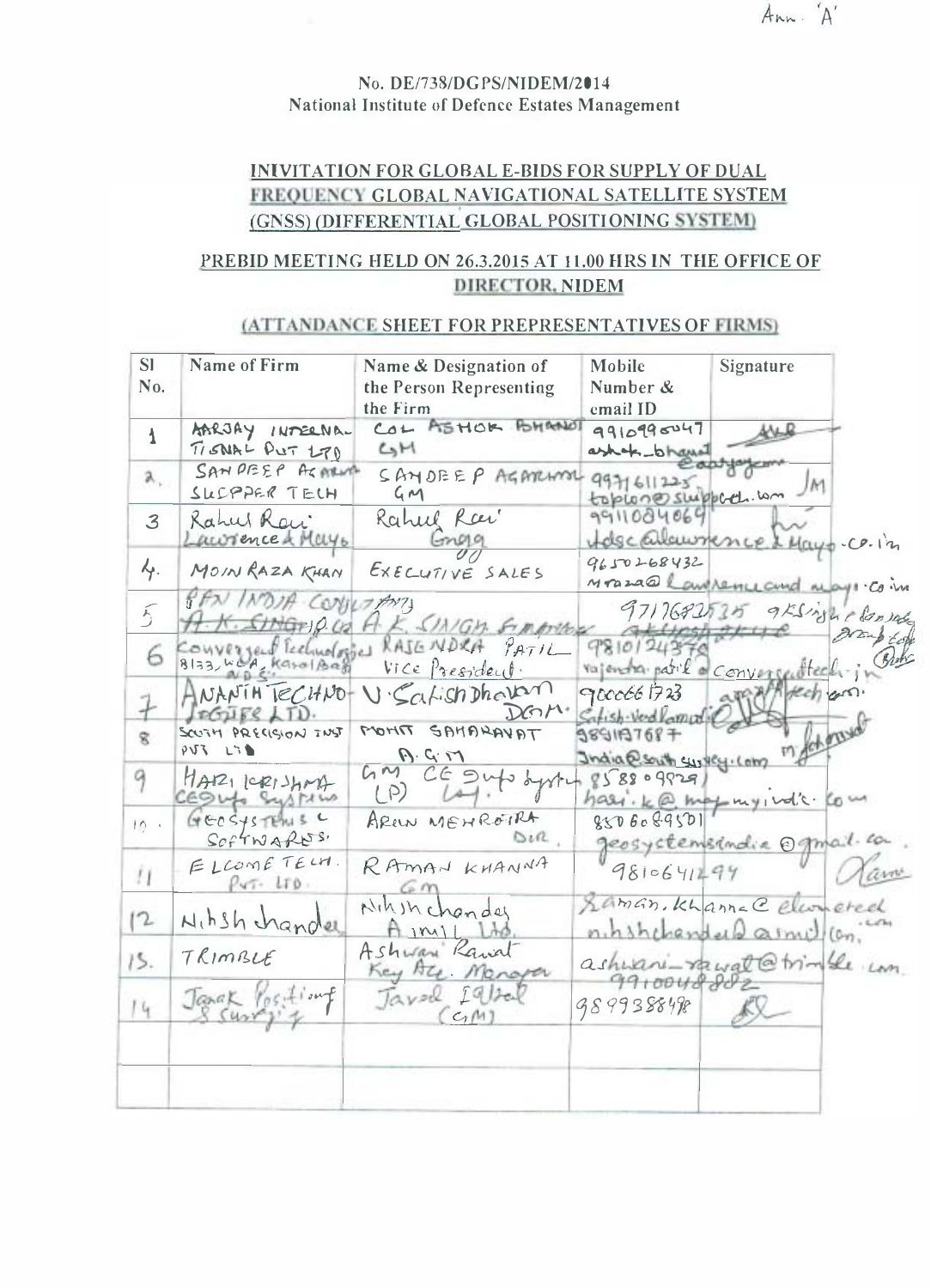## List of Clarifications

## 1. Elcome Technologies Pvt. Ltd.

| SL.NO. | <b>QUERY SOUGHT</b>                                                                                                                                                                                                                                                                                                  | <b>CLARIFICATION BY TEC</b>                                                                                                                                                |  |
|--------|----------------------------------------------------------------------------------------------------------------------------------------------------------------------------------------------------------------------------------------------------------------------------------------------------------------------|----------------------------------------------------------------------------------------------------------------------------------------------------------------------------|--|
| 1.     | Tender Notice shows "Chemical Items", But here<br>is no Chemical Items                                                                                                                                                                                                                                               | Tenderers were advised to ignore the words.                                                                                                                                |  |
| 2.     | We are exempted from submitting the EMD as we<br>are Registered with Snow & Avalanche Study<br>Estt., Chandigarh (Under Ministry of Defence)<br>vide Registration No. MPG / 8073 / 2014 /<br>Registration dated 25 <sup>th</sup> July, 2015 valid till 24 <sup>th</sup><br>July, 2017. Kindly confirm if this is ok. | It will be confirmed & shall be intimated.                                                                                                                                 |  |
| 3.     | Tender Fee is not mentioned in the tender<br>document Kindly confirm?                                                                                                                                                                                                                                                | No tender fee is required to be paid.                                                                                                                                      |  |
| 4.     | $8mm + 1 ppm$<br>Now a days it is possible to achieve higher RTK<br>accuracy. If required may include that. All major<br>OEMs like Leica, Trimble, Topcon are now<br>manufacturing GPS with this accuracy in RTK.                                                                                                    | This suggestion is beyond the specification<br>mentioned in the tender. Tenderers were advised to<br>conform with the technical specifications mentioned<br>in the tender. |  |
| 5.     | We understand you are looking for use of this<br>GPS for next 10 to 15 years. In that case 50<br>channels may fall short to capture upcoming<br>satellites.<br>Kindly make it minimum 100 channels.<br>All major OEMs like Leica, Trimble, Topcon are<br>now manufacturing GPS with 100 or more<br>channels.         | $-do-$                                                                                                                                                                     |  |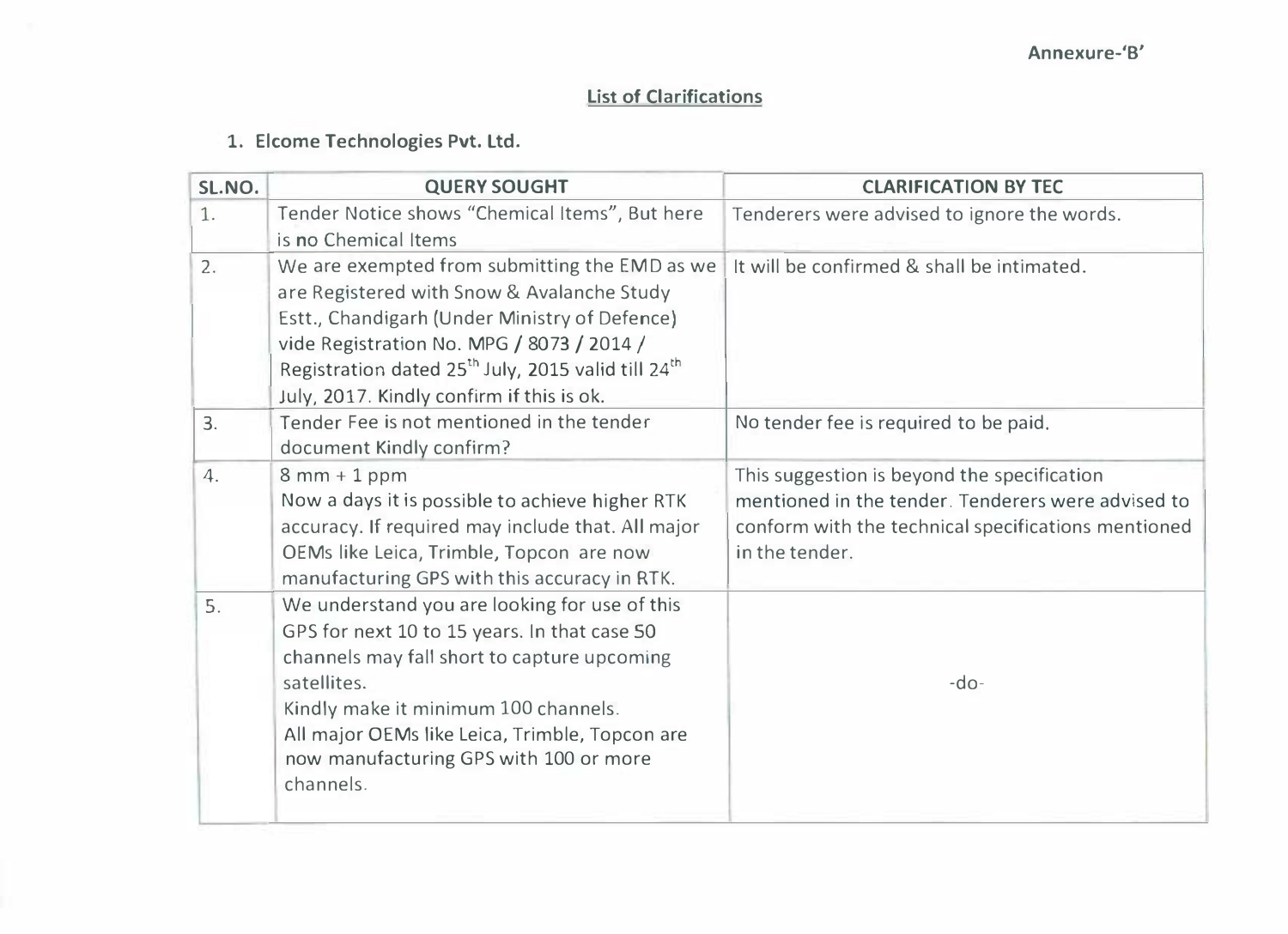| 6. | Please include GPS L5 frequency as it is known<br>that 8 satellites are transmitting GPS L5 signals<br>and with its numerous advantage in positioning<br>application.<br>You may be targeting to use these equipments for<br>next 10 to 15 years, it will be prudent to add this<br>frequency. Also by adding L5 system will become<br>future proof. | -do                                                                                                                                                                        |
|----|------------------------------------------------------------------------------------------------------------------------------------------------------------------------------------------------------------------------------------------------------------------------------------------------------------------------------------------------------|----------------------------------------------------------------------------------------------------------------------------------------------------------------------------|
| 7. | Since you are buying an RTK receiver so it always<br>makes it efficient to use higher update rate<br>receivers. Kindly enhance update rate to 20 Hz.<br>All major OEMs like Leica, Trimble, Topcon are<br>now manufacturing GPS with 20 Hz and more.                                                                                                 | $-do$                                                                                                                                                                      |
| 8  | Please clarify that user interface is required<br>onboard receiver or in controller                                                                                                                                                                                                                                                                  | User interface is required in controller.                                                                                                                                  |
| 9  | Also the controller has been asked with Bluetooth<br>so please add Bluetooth in receiver for<br>communication between controller and receiver.                                                                                                                                                                                                       | This suggestion is beyond the specification<br>mentioned in the tender. Tenderers were advised to<br>conform with the technical specifications mentioned<br>in the tender. |
| 10 | Please clarify the level of upgrades required.                                                                                                                                                                                                                                                                                                       | Software upgrades of receiver, controller & post<br>processing software required.                                                                                          |
| 10 | Please clarify that alphanumeric hard keypad with<br>virtual QWERTY is acceptable                                                                                                                                                                                                                                                                    | This suggestion is beyond the specification<br>mentioned in the tender. Tenderers were advised to<br>conform with the technical specifications mentioned<br>in the tender. |
| 11 | Please add Bluetooth to receiver also                                                                                                                                                                                                                                                                                                                | $-do-$                                                                                                                                                                     |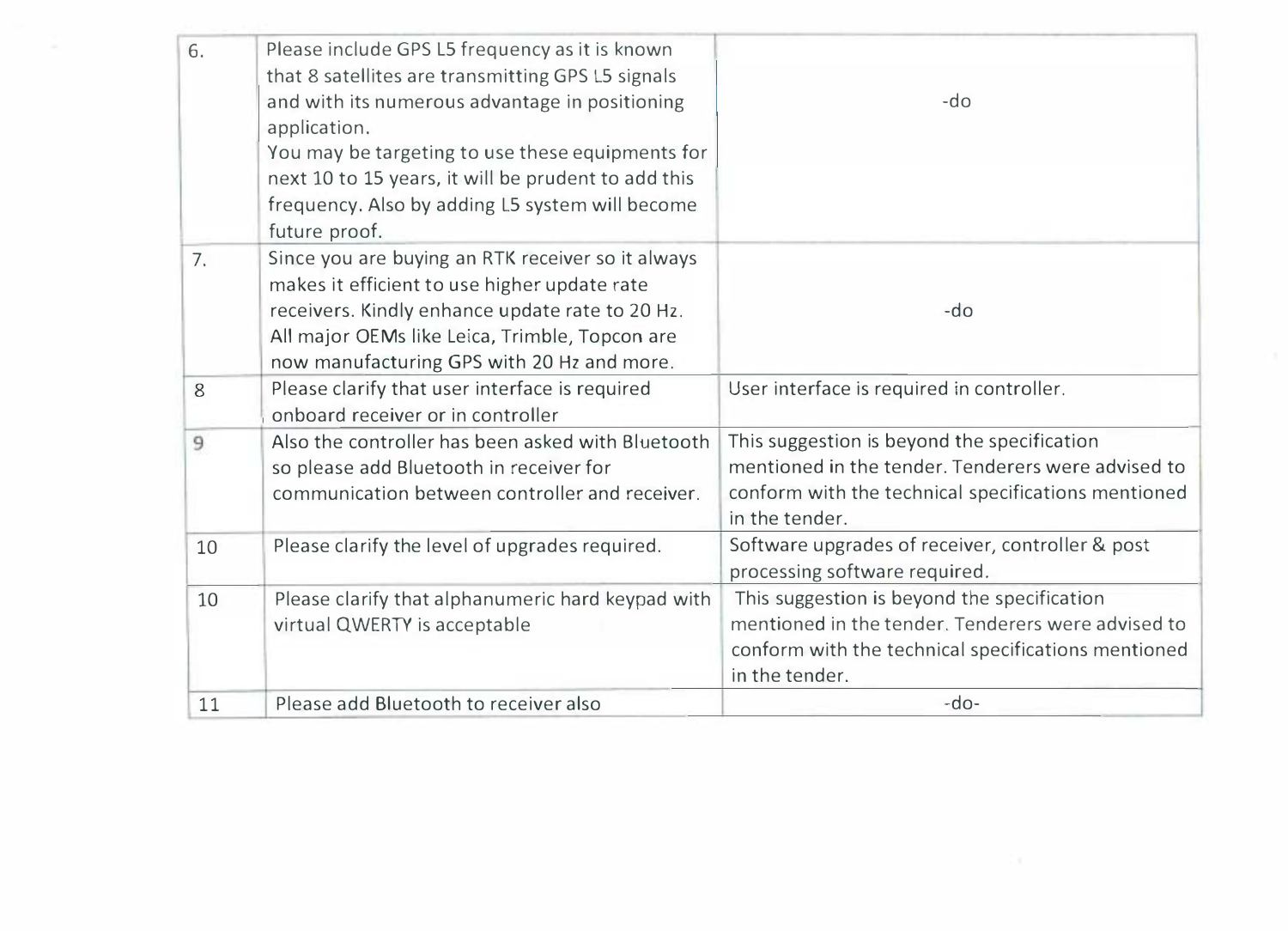## 2. Convergent Technologies Pvt. Ltd., New Delhi

| SL.NO.         | <b>QUERY SOUGHT</b>                                                                                                                                                                                                                                                                  | <b>CLARIFICATION BY TEC</b>                                                                                                                                                |
|----------------|--------------------------------------------------------------------------------------------------------------------------------------------------------------------------------------------------------------------------------------------------------------------------------------|----------------------------------------------------------------------------------------------------------------------------------------------------------------------------|
| 1.             | But the mode of communication between base<br>and rover for RTK is not specified. Is it UHF or<br>GSM considered by you?                                                                                                                                                             | Communication by any mode is acceptable                                                                                                                                    |
| $\overline{2}$ | This can be generalized as to display of battery<br>percentage and login data either in controller or<br>receiver.                                                                                                                                                                   | Display required in controller.                                                                                                                                            |
| 3              | This can be generalized as sealed, resistive,<br>pressure sensitive touch screen                                                                                                                                                                                                     | This suggestion is beyond the specification<br>mentioned in the tender. Tenderers were advised to<br>conform with the technical specifications mentioned<br>in the tender. |
| 4.             | Serial port is obsolete in computer world and<br>hence the same can be removed an made as<br>communication USB, Wi-Fi, and Bluetooth.                                                                                                                                                | Serial port may be optional but all other are<br>mandatory.                                                                                                                |
| 5              | But Tribach, adaptor, Tribach with opticial<br>plummet, telescopic tripods are available in India<br>locally and hence should be removed as OEM<br>supply. Also DGPS don't require standard tool kit.<br>Please specify what are the tools required under<br>the specified tool kit. | Preferable from OEM.                                                                                                                                                       |
| 6              | But the latest technology is integrated receiver,<br>where receiver and antenna are integrated into<br>single unit. The specification require modification<br>as DGPS GNSS receiver and antenna should be<br>separate units or can be integrated.                                    | This suggestion is beyond the specification<br>mentioned in the tender. Tenderers were advised to<br>conform with the technical specifications mentioned<br>in the tender. |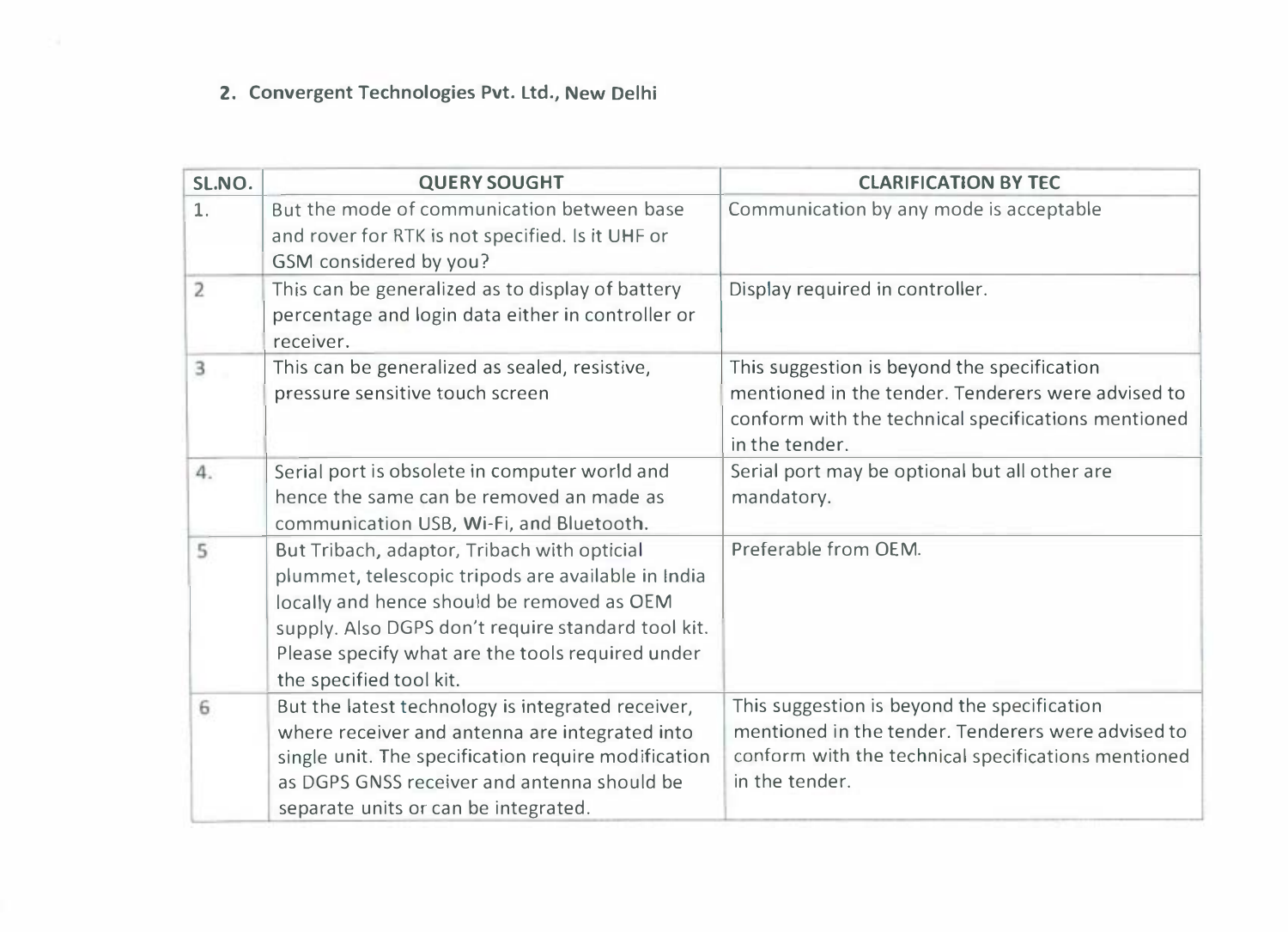## 3. Geo-Systems & Softwares Pvt. Ltd., Ghaziabad

| SL.<br>NO.     | <b>QUERY SOUGHT</b>                                                                                                                                                                                                                                                                                                                                                                                                                                                                                                                                                                                                                                                                                                                                                                                                                                                                                                                                                                                                                                                                                                                                                                                       | <b>CLARIFICATION BY TEC</b>                                                                                                                                                |
|----------------|-----------------------------------------------------------------------------------------------------------------------------------------------------------------------------------------------------------------------------------------------------------------------------------------------------------------------------------------------------------------------------------------------------------------------------------------------------------------------------------------------------------------------------------------------------------------------------------------------------------------------------------------------------------------------------------------------------------------------------------------------------------------------------------------------------------------------------------------------------------------------------------------------------------------------------------------------------------------------------------------------------------------------------------------------------------------------------------------------------------------------------------------------------------------------------------------------------------|----------------------------------------------------------------------------------------------------------------------------------------------------------------------------|
| 1.             | You have indicated they both GNSS (DGPS) receiver & antenna should be<br>separate unit. we wish to highlight that earlier days, we used to have<br>receiver having 12 to 14 Channels and availability of satellites were 8 to 10<br>maximum, as we had only GPS satellite available. Because of this we used<br>the external antenna to get better satellite signal and to remove the noise<br>and unwanted signal. However with the advancement of technology<br>where integrated receiver are available from 72 to more than 200<br>channels and the availability of the satellite are not limited to GPS signal<br>only, but from other satellites like GLONASS, SBAS & BIUDAI. These<br>receivers can track 14 to 16 or even more satellites at a time and we get<br>good noise filtered signal from these integrated receivers. Also these days<br>most of the leading manufacture except one or two manufacturers<br>produced the integrated receiver. So we feel that in current situation<br>there is no specific advantage of a separate receiver & antenna and it will<br>also debar many leading manufacturer in submitting their bid so it should<br>be modified to have integrated receiver. | This suggestion is beyond the specification<br>mentioned in the tender. Tenderers were<br>advised to conform with the technical<br>specifications mentioned in the tender. |
| $\overline{2}$ | At serial no. 1 you have asked DUAL Frequency GNSS receiver with in-built<br>software and software for data processing, whereas at item no 16 you<br>have again asked GNSS processing software. So kindly clarify whether<br>processing software required 82 no's or 164 no's. We feel that with one<br>bundle DGPS (1 Base + 1 Receiver) one Processing Software is sufficient.<br>So instead of 82 or 164 copies of processing softwares it should be 41 no's<br>only.                                                                                                                                                                                                                                                                                                                                                                                                                                                                                                                                                                                                                                                                                                                                  | 82 nos. of processing software required.                                                                                                                                   |
| 3              | Against the pre qualification requirements you have asked the turnover of<br>10 crore, it is not clear if this for the Indian bidder or of the OEM supplier,<br>kindly clarify.                                                                                                                                                                                                                                                                                                                                                                                                                                                                                                                                                                                                                                                                                                                                                                                                                                                                                                                                                                                                                           | It applies on all bidders. He may be Indian<br>or otherwise.                                                                                                               |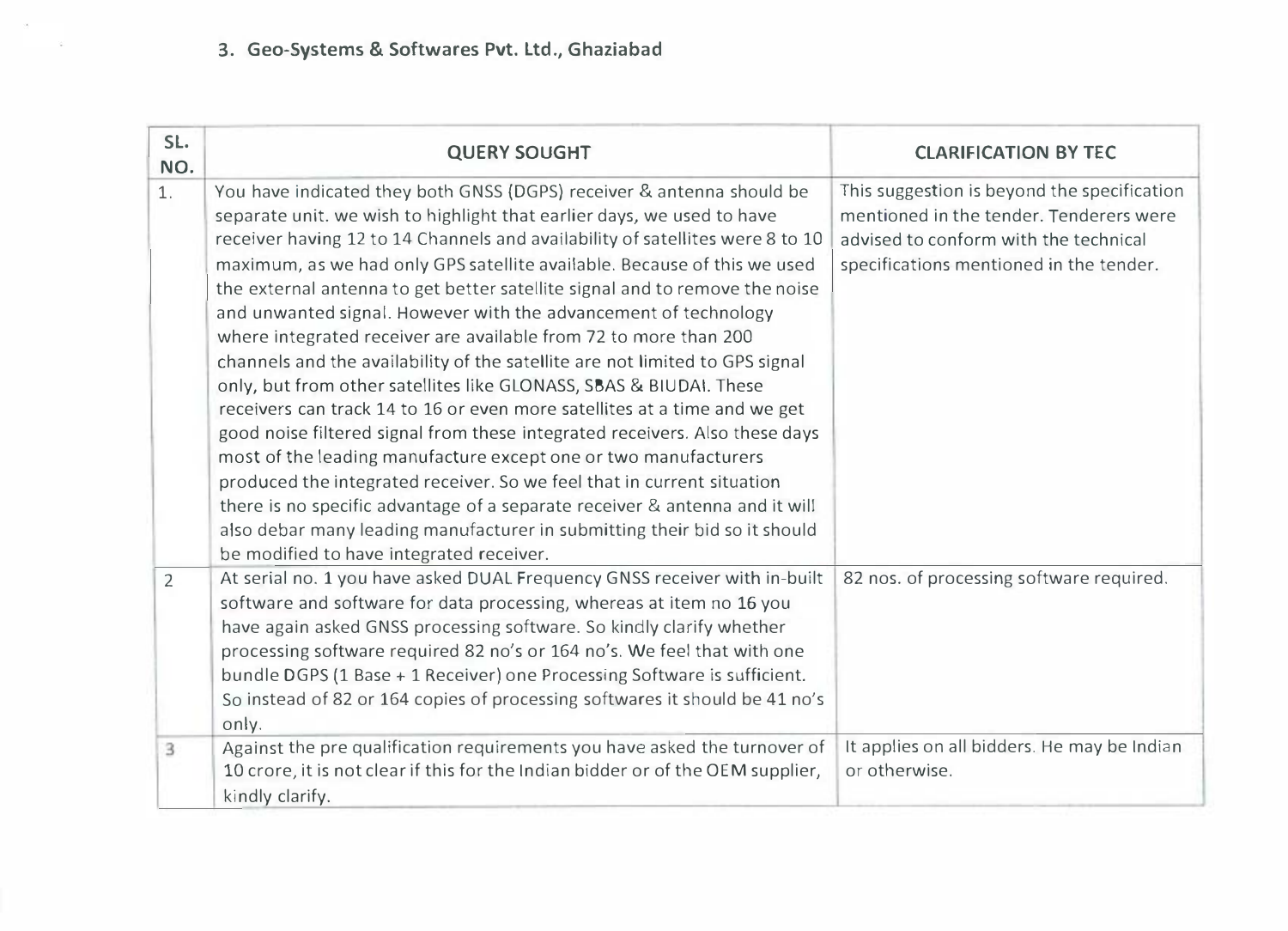## 4. Skipper Technologies Pvt. Ltd.

| SL.<br>NO.     | <b>QUERY SOUGHT</b>                                                                                                                                                                | <b>CLARIFICATION BY TEC</b>                                                                                                                                                |
|----------------|------------------------------------------------------------------------------------------------------------------------------------------------------------------------------------|----------------------------------------------------------------------------------------------------------------------------------------------------------------------------|
| 1.             | Since, the successful bidder has to submit Performance Security, kindly<br>reduce the EMD amount.                                                                                  | Not agreed                                                                                                                                                                 |
| $\overline{2}$ | Since our GNNS Receiver has integrated Antenna, kindly combine items<br>$a, b$ & c.                                                                                                | This suggestion is beyond the specification<br>mentioned in the tender. Tenderers were<br>advised to conform with the technical<br>specifications mentioned in the tender. |
| 3              | The requirement is of 41 Sets consisting of One Base + One Rover. Only<br>One Processing Software is required with One Set, hence the quantity to<br>be amended to 41 Nos.         | 82 nos. processing softwares required.                                                                                                                                     |
| 4              | Since our GNNS Receiver has integrated Antenna, kindly amend to GNSS<br>Receiver with Integrated Antenna.                                                                          | As Si. No. 2                                                                                                                                                               |
| 5              | Since, the supplies have to be make to all over India, Octroi/Entry Tax<br>Exemption Certificate necessarily required, wherever applicable.                                        | Department will provide necessary<br>certificates.                                                                                                                         |
| 6              | The warranty period is for five years, Kindly specify the AMC period after<br>expiry of warranty period.                                                                           | No AMC period is specified in tender.                                                                                                                                      |
| $\overline{7}$ | Can the authorized Vendor submit IT Returns & audited Financials of OEM<br>(Indian Subsidiary of OEM).                                                                             | It applies on all bidders. He may be Indian<br>or otherwise.                                                                                                               |
| 8              | Topcon GNSS Receiver has two internal removal batteries and one power<br>port for external batter. Kindly amend to facility for connecting one<br>external battery.                | This suggestion is beyond the specification<br>mentioned in the tender. Tenderers were<br>advised to conform with the technical<br>specifications mentioned in the tender. |
| 9              | Topcon GNSS Receiver has two internal removable batteries having back<br>up of >7.5 Hours each battery, hence amend to capable of operating the<br>receiver for atleast 7.5 hours. | Battery back up of receiver should have 8<br>hrs without breakage.                                                                                                         |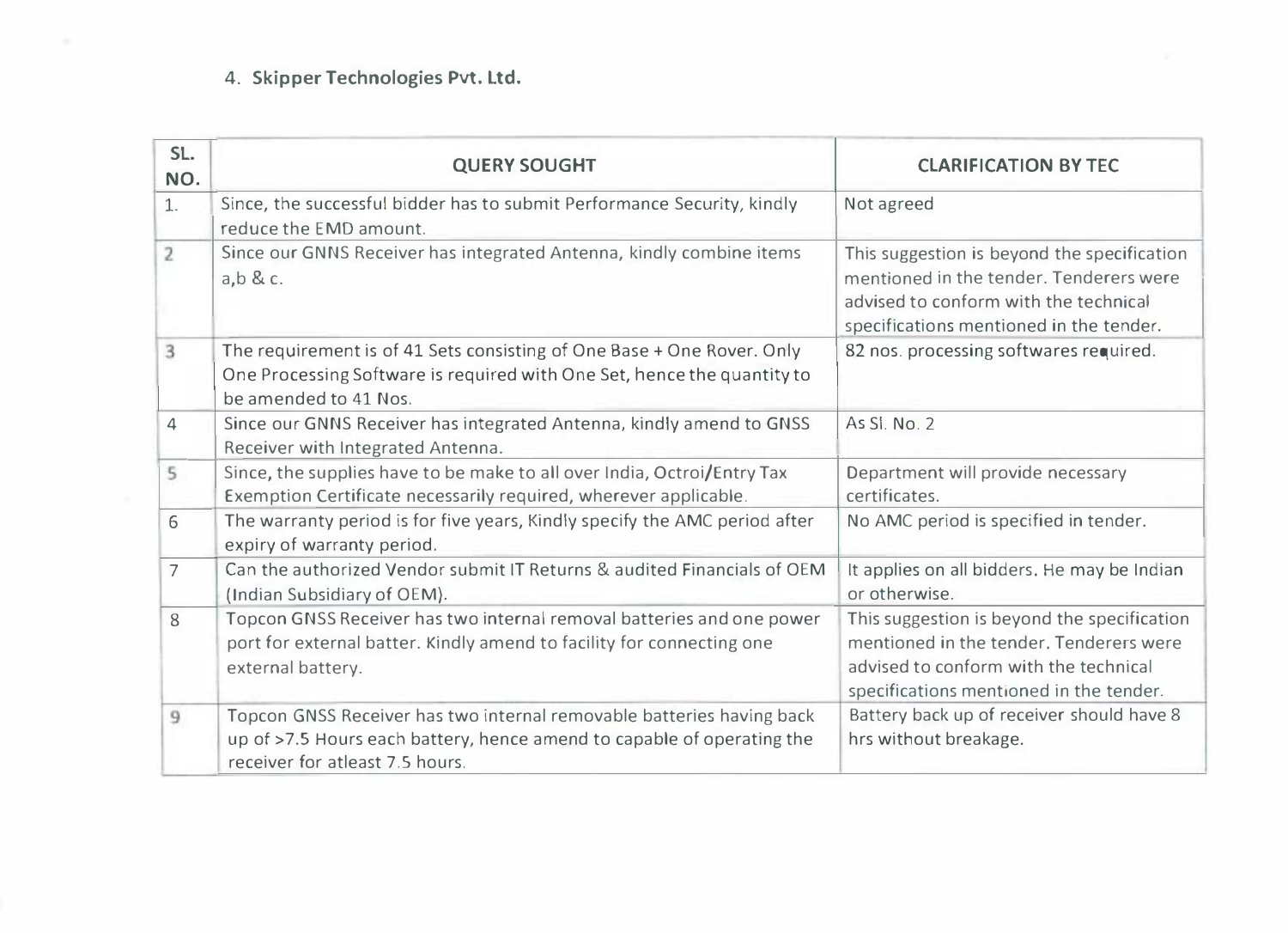### 5. South Precision Instrument Pvt. Ltd.

| SL.<br>NO. | <b>QUERY SOUGHT</b>                                                                                                                                                                   | <b>CLARIFICATION BY TEC</b>                                                                                                                                   |
|------------|---------------------------------------------------------------------------------------------------------------------------------------------------------------------------------------|---------------------------------------------------------------------------------------------------------------------------------------------------------------|
|            | The turnover may kindly be considered as 8 crore per annum for the<br>consecutive last three years.                                                                                   | Not agreed                                                                                                                                                    |
|            | We have supplied bulk DGPS to private consulting organization who are<br>working and using equipments on several Govt. Project, like NLRMP,<br>JNNU, IWMP, Irrigation Department etc. | This suggestion is beyond the specification<br>mentioned in the tender. Tenderers were<br>advised to conform with the requirement<br>mentioned in the tender. |